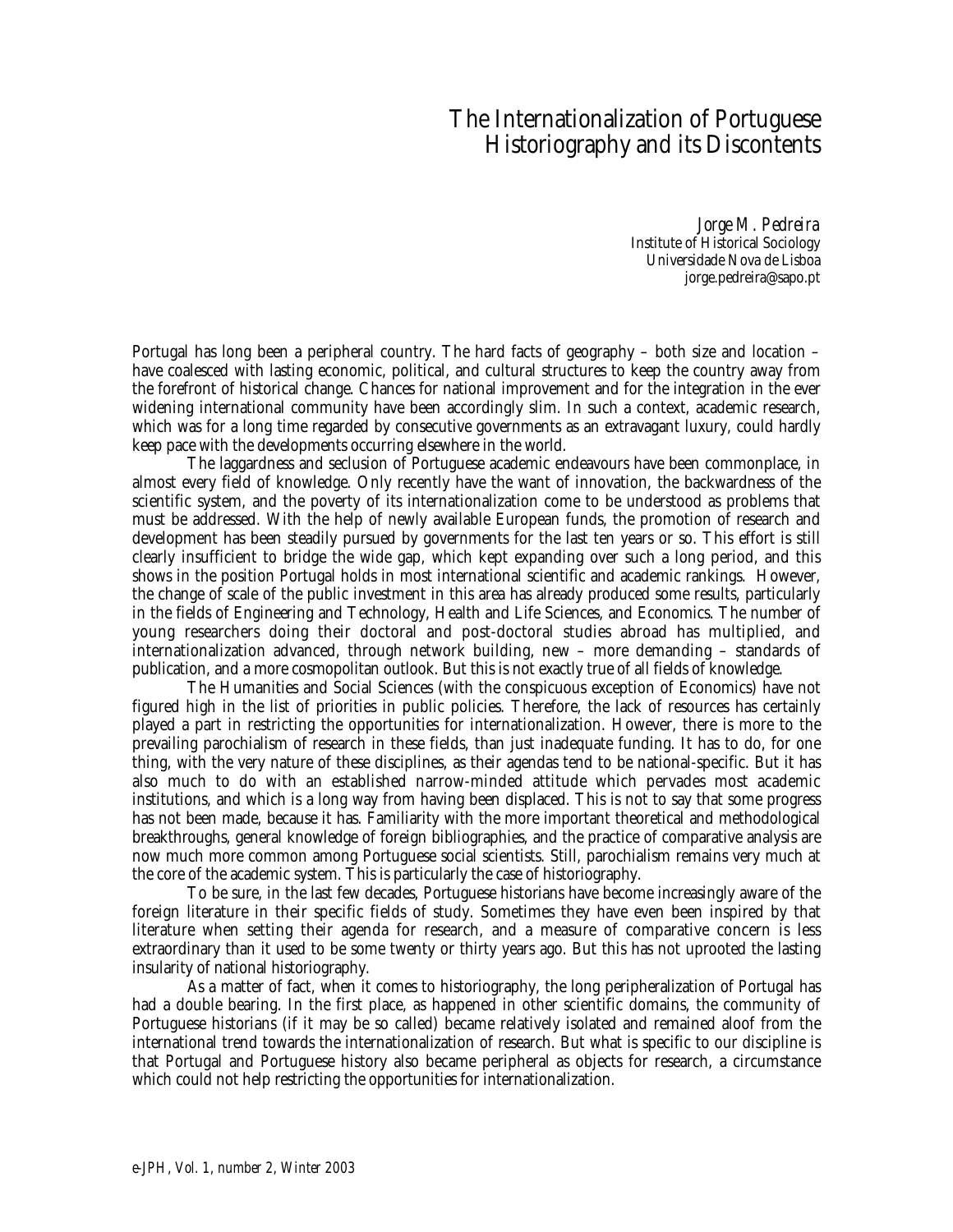In fact, if the Great Discoveries and the role that Portugal played in the early-modern European expansion are left out, one must reckon that Portuguese themes have consistently not appealed to foreign researchers, and when they have, they usually interested peripheral historians (with the odd exception). A peripheral country usually attracts peripheral historians. Portuguese researchers, then, have not met the challenge in their home ground of more advanced historiographies; they were not forced to learn from and adapt to new approaches, insights, and methodologies. As a result, they did not find it necessary to take part in the exchange within the international historiographical community. Most never even dreamed of studying anything other than national history.

Furthermore, there is the language problem. Although one of the more widely spoken languages in the western hemisphere, Portuguese is scarcely known to non-native speakers. This is undoubtedly a handicap, but it must not be an impediment to internationalization. Other countries, with an even greater linguistic peculiarity, have dealt with the problem, resorting to the widespread use of English, which has become the language for international publication and communication. This is an irresistible trend to which Portuguese historians must become accustomed, should they really want to take part in the movement towards the internationalization of their discipline, that is.

The resistance to internationalization is not simply a story of missing opportunities; it is at least as much a case of forsaken opportunities. Even when funding was available (for instance through the National Commission for the celebration of the Portuguese Discoveries) and international interest significant (although still peripheral in global terms), as with the history of Portuguese expansion, which drew the curiosity of reputable scholars in the wake of Charles Boxer, the chances for putting together large-scale international networks have been grossly neglected. For sure, most of those scholars have developed an interest in the history of Portugal and her empire which is an offshoot of their main concerns as Brazilianists (Stuart Schwartz, John Russell-Wood, Dauril Alden and their students), Africanists (Edward Alpers, Malyn Newitt, John Thornton, Joseph Miller) or specialists of India and the Eastern world (Om Prakash, Michael Pearson, Anthony Disney). They nonetheless form an excellent group, which could be successfully turned into an important and internationally visible community for scientific discussion and exchange. Some of these researchers may have their contacts and keep relationships with individual Portuguese colleagues and take part in some of their ventures, but this has not produced consistent results, at least at the institutional level. The possibility of turning the Commission for the celebration of the Discoveries into a research institute, which would promote the internationalization of Portuguese social sciences in the area of colonial and post-colonial studies, was promptly rejected, thwarting in this way any prospect of a pro-active institutional development.

Bearing in mind what has been said so far, it may not come as a surprise that the record of international publication by Portuguese historians, even in the more favoured fields, is so meagre and that the Portuguese historiography continues to be largely unheard of in the major international centres of research. There are some exceptions to this rather gloomy perspective. For instance, studies on the history of early-modern law and institutions carried out by António Manuel Hespanha and his followers and on Salazar's dictatorship and the transition to democracy by António Costa Pinto and some youner researchers have befitted the agendas of international research networks. There have developed some small groups which consistently work in an international framework, and one can find more often chapters on Portugal in cross-European comparative volumes. Nevertheless, the Portuguese case is still missing from many such works, and the number of papers by Portuguese historians that find their way into the pages of internationally renowned journals is almost ridiculous.

Is it just because Portugal is out of favour as topic for research? Because it is definitely not central to be part of the mainstream surveys and not peripheral enough to find a place in cultural or area studies? Is it that Portuguese historians are turned down, because the papers they submit are not satisfactory or sufficiently appealing to an international audience? It may be so, but one of the main reasons is that the concern for internationalisation is largely rhetorical. This clearly shows in the charade of international participation in academic evaluation and research assessment. For the most part, internationalization is irrelevant for the national recognition of academics and academic institutions. Those with significant international records are not necessarily praised or rewarded, and the more closeminded are certainly not penalized. With a few worthy exceptions, the academic *nomenklatura* have built their power on parochialism, and have grounded their international connections on the control over national resources, not on the internationalization of their work and research.